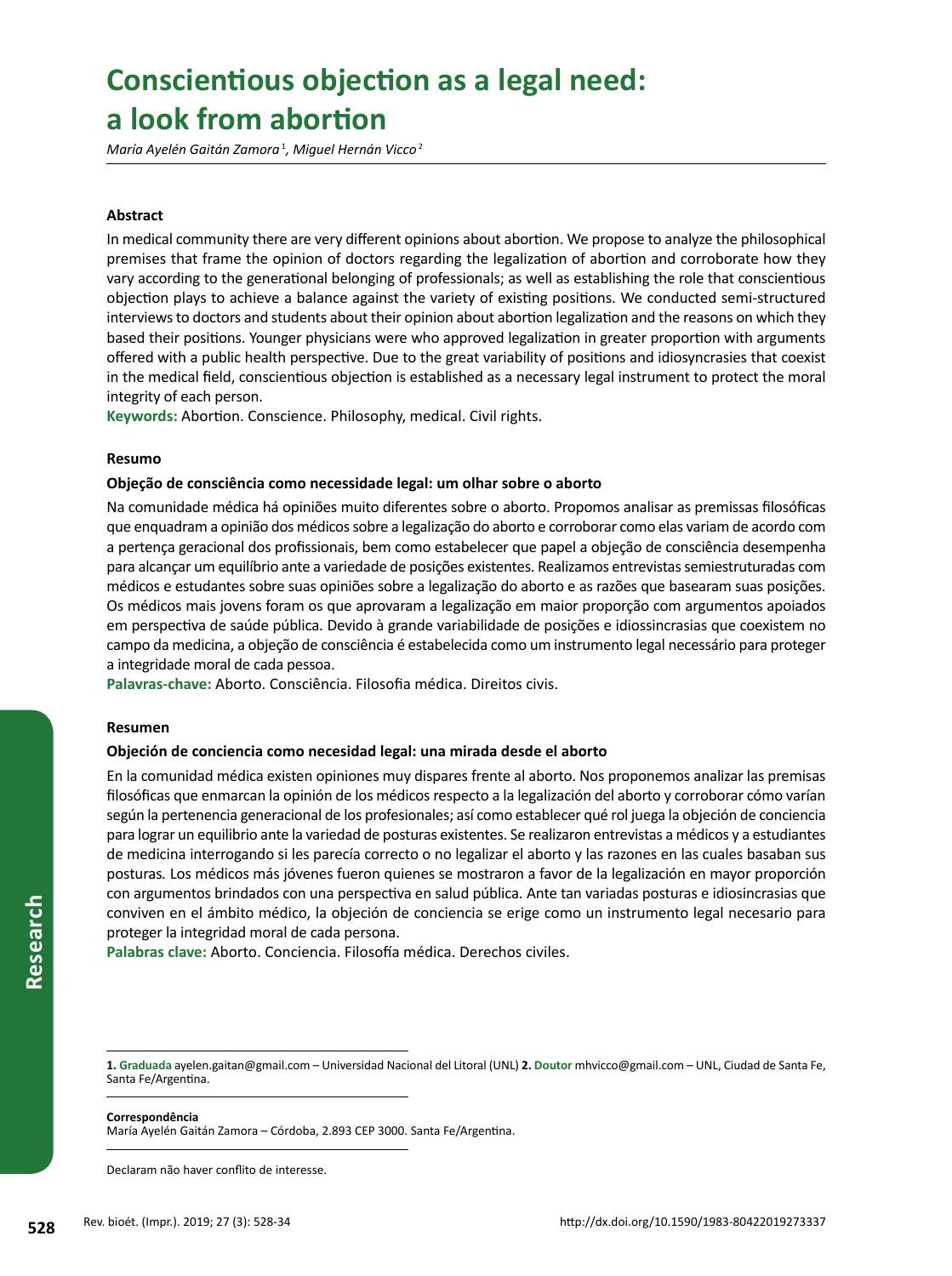In 2018, the "Voluntary Interruption of Pregnancy (VIP)" bill<sup>1</sup> was presented for possible approval in the legislative chambers of Argentina. It proposed the decriminalization and legalization of the right to abortion for every pregnant person, accessible through all the country's healthcare providers.

But beyond the process in chambers, at the social level abortion occupies a prominent place in the public debate, being addressed through a range of fundamental aspects such as life, death, health, religion, ethics and morals, among others. We live in the age of reason, yet are immersed in a cultural heterogeneity where reasons are as numerous and diverse as individuals and where frequently, arguments are opposing<sup>2</sup>: each person presents their own framework of convictions in ethical, religious, moral and philosophical matters, in other words, their own *conscience.*

Article 14<sup>3</sup> of the National Constitution of Argentina defends freedom of conscience and worship, while the right to autonomy is established in article 19 <sup>4</sup> . In this way, each individual can, in exercising their autonomy, act with freedom of conscience. This fact stands as an ethical imperative and its contemplation forms part of the fundamental human rights.

Respect for this freedom translates into two dimensions: on the one hand, in tolerance towards diversity and discrepancies and, on the other, in seeking to avoid the imposition of moral principles that go against the intimate convictions of others. In other words, respect for the morals of others is among the fundamental values of modern democratic society<sup>5</sup>.

Within this concept is framed Conscientious Objection, defined as the subjective right of an individual to disobey a legal norm that imposes actions or omissions contrary to their religious, moral or ethical convictions<sup>6</sup>. In this framework, it can be established that conscientious objectors are all those people who have given priority to their moral opinions over legal mandates and norms or any other authority. The basis for disobedience of the Law is therefore precisely in the split between legality and morality<sup>7</sup>.

Morality is a social construction, in which interests and desires, affections and attitudes, values, ideals and preferences, relations of power and knowledge intervene, in which the social changes that affect our *ethos* therefore operate at all times. Moral norms constitute *social artifacts* that attempt to respond to the conflicts that give rise to new situations<sup>8</sup>.

Then, given that the moral norms are not static, but, as social constructions, have the potential to change as the ideology of the social collective varies and that the medical community, conformed as it is by different social actors, encompasses very different opinions regarding ethically dilemmatic issues in general, and regarding abortion in particular; we propose to analyze, through moral philosophy, the premises that frame the opinion of doctors regarding the legalization of the practice of abortion and assess whether they vary as the generation to which health professionals belong changes; as well as to assess the role that conscientious objection plays as a legal tool so that no individual shall have violated the mandates of their morals if they oppose the law promulgated by the agreement of the majority. This will favor understanding and tolerance among colleagues, allowing each to respect their own moral convictions, without neglecting the rights of patients.

# **Materials and method**

This qualitative study was carried out through semi-interpretive interviews with doctors from the city of Santa Fe and students from the medicine course of the school of Medical Sciences of the Universidad Nacional del Litoral. The interviewees were asked about their opinion of the bill, specifically whether it seemed right to legalize abortion or not; if the answer was negative, the interviewee was asked if they agreed with the grounds under which the Argentine Criminal Code declares abortion not punishable<sup>9</sup> (to avoid danger to the life or health of the mother, and if this danger cannot be avoided by other means; or pregnancy due to rape) 10.

Four generational groups were analyzed, formed as follows:

- Baby Boomers Generation: those born between 1945 and 1964;
- Generation X: those born between 1965 and 1981;
- Generation Y, the millennials: those born between 1982 and 1994;
- Generation Z, the centennials: those born from 1995 to the present day.

The Y group (millennials) was subdivided into two parts: Graduates and Students.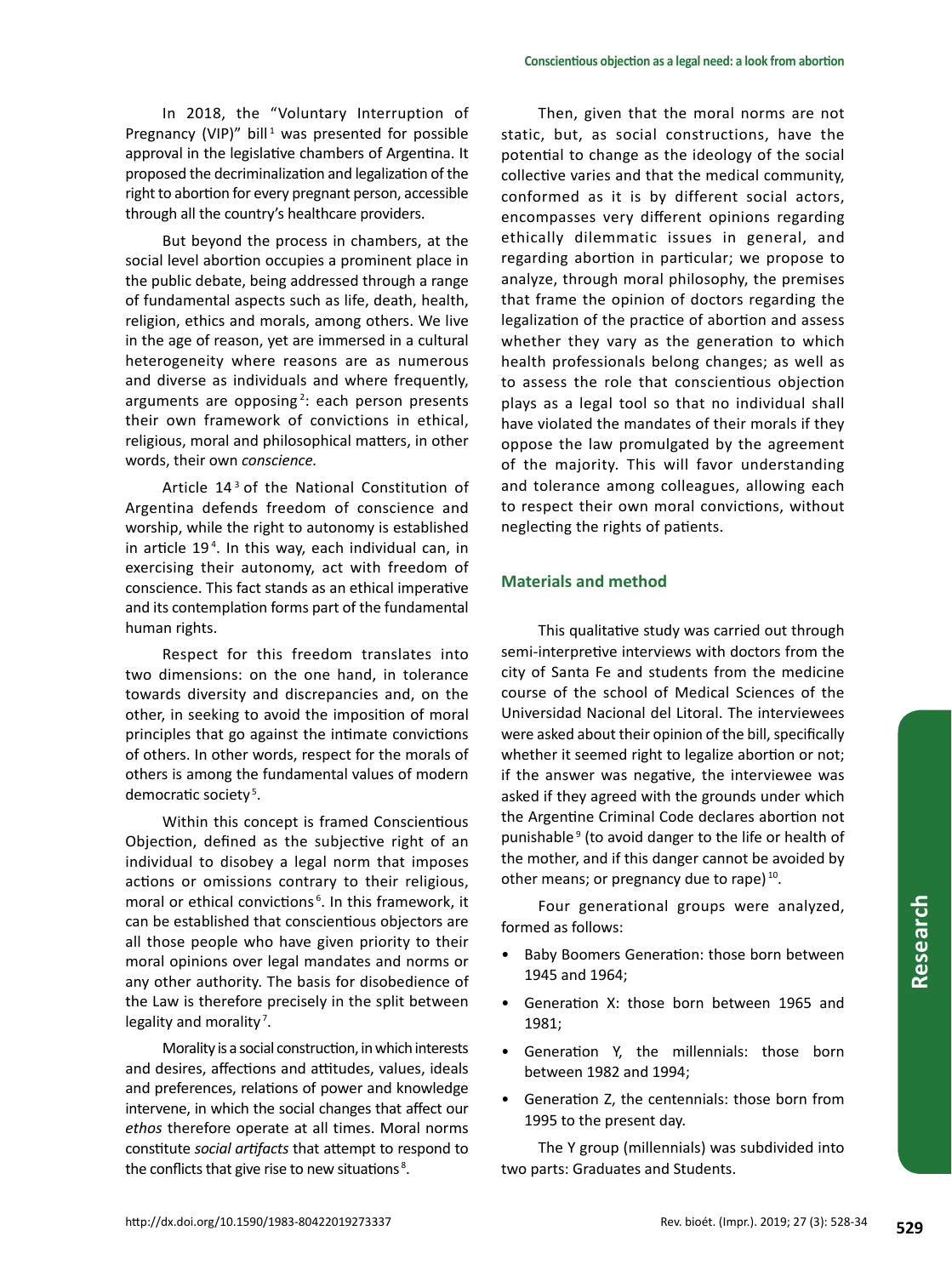## **Results**

A total of 25 interviews were conducted, 14 women and 11 men. Of these, 15 involved medical professionals in the city of Santa Fe: five involved doctors belonging to the baby boomer generation (60 to 71 years of age), five to doctors belonging to generation X (40 to 46 years) and five to doctors belonging to Y generation or millennials (24 to 33 years old).

The rest of the interviews were conducted with Medical Sciences students from the Universidad Nacional del Litoral: five with students belonging to generation Y or millennials (5th and 6th year students aged between 24 and 26 years) and five with students of generation Z (1st and 2nd year students, aged between 18 and 21 years old).

The total answers of the interviewees were paired, with 13 people in favor and 12 people against the approval of the bill.

The reasons given by those who were in favor, regardless of age, were similar: to ensure a safe environment for abortions to be carried out, minimizing the complications caused by clandestine operations and ensuring equity in cases where requesting an abortion was beyond the economic conditions of the pregnant woman. In this way, they argued, all women could obtain abortions on equal terms and with the same degree of safety. This, they believed, would guarantee a reduction in the number of secondary deaths caused by abortions performed under precarious conditions as a result of the negligence and recklessness that frame clandestine practice.

Regarding those who spoke out against legalization, the reasons basically emerged from two stances. On the one hand, the majority stated that they were opposed to the practice by arguing that in principle the focus should be placed on sexual education, which they consider a fundamental foundation of reproductive health, stating that until this is strengthened they do not consider it appropriate to approve abortion. However, they agreed with the conditions under which abortion is considered nonpunishable in the criminal code (namely, rape and risk of maternal health that cannot be avoided by other means), considering that both situations involve a physical or psychological risk for the mother, therefore choosing to prioritize the health and decision of the woman, considering it the "lesser evil".

On the other hand, a minority said they were against the proposal on the basis that it is never right to kill a living being, perceiving abortion as inadmissible from the ethical principles of our society. It should be noted that this latter group also did not agree with the grounds contemplated in the criminal code, stating that no life should be sacrificed under any circumstances.

Finally, analyzing the responses by generational group, positions in favor were most prevalent in the millennial group, particularly among those that were already doctors, who expressed the arguments previously described. The majority disagreed in the two older generations (baby boomers and generation X), with a greater preponderance of negative responses in generation X; on the other hand, only the latter group contained people who did not agree with the permissiveness of abortion in case of rape or illness: "*I prioritize life, I would not punish an innocent being, whatever the mother has gone through, I would seek to help her in another way through accompanying and hospitalizing her*" (Female doctor, 41).

# **Discussion**

There is a wide variety of opinions on the issue of abortion. Broadly speaking, two types of arguments were observed (whatever the position), some of which make a moral judgment of the practice of abortion and others that apply reasons from a public health perspective.

In turn, within each group there are arguments of a deontological nature and other that are more utilitarian. As an example, among those in favour were the following: some argued that by legalizing the practice a reduction in the number of secondary maternal deaths from abortions performed under unsafe and unhealthy conditions would be achieved, understanding that, although the number of abortions would not decline, maternal mortality would. Others stated that abortion is a problem that crosses all social strata transversally, and that legalizing it guarantees that all women can do undergo the operation in the same security framework, and not only those who have enough money to pay for it, or in other words, the security of the process does not depend on the economic power of each woman, therefore erasing the inequality generated by the clandestine business. This example shows how arguments emerging from the same approach (public health), result in different positions, on the one hand, a utilitarian argument that seeks to reduce the number of maternal deaths (lesser evil), and on the other a deontological approach that pursues equity and equal rights for all women.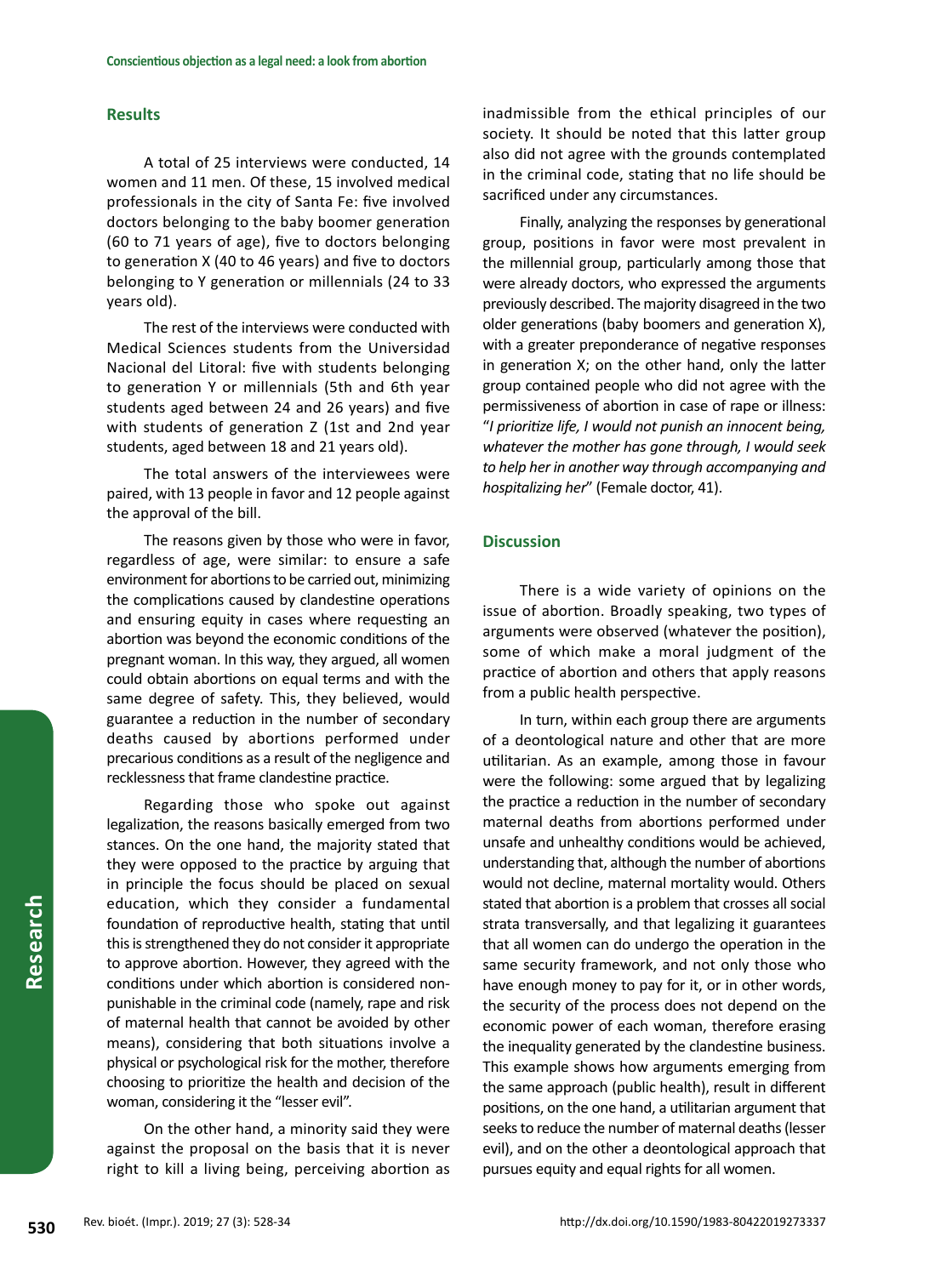On the other hand, those who were against abortion also did so on the basis of two approaches: some from a moral, deontological approach, arguing that "*All life is important, killing is wrong in any situation*"; others, with a public health perspective, said that the root of the problem lies in the lack of sex education, and so addressing the issue of abortion would be simply dealing with the last link in the chain, whereas the priority should be strengthening the primary issues and then, once this is achieved, considering abortion as a tool of last resort.

In this context of such varied positions, it is worth asking how an agreement can be reached as a society. John Rawls<sup>11</sup> called this variability of arguments reasonable pluralism, that is, diversity of reasonable doctrines (both religious, philosophical and moral) which are incompatible with each other, in order to achieve communion between them, the author establishes the concept of "political liberalism", he does not fight against the aforementioned plurality of doctrines, but tries to establish a justice which all citizens, regardless of their beliefs, can accept and subscribe to, that is, the reasons that support various political decisions must have interference in the public reason*.*

In other words, if free and equal citizens are considered, it is logical to state that public deliberation should be guided by a political conception whose principles and values are acceptable to all individuals in a society, and thus excluding those arguments which it cannot be demanded others understand or accept, constituting a way of imposing limits on the type of reasoning that can be provided in the democratic debate<sup>12</sup>.

In summary, to establish debates of public interference it is necessary to set aside personal arguments and take into account only those that approach the issue from a social perspective, without imposing personal judgments on general causes. That is, for decisions of social repercussion, such as the declaration of a law, arguments made from personal morals such as those expressed by some respondents would not be valid.

On the other hand, some of those who expressed agreement with the law in terms of public health, said that, although at the collective level it seems to them that the law would have a positive impact and therefore should be approved, from the personal level they find it highly aversive given their moral convictions, and so they state they could not carry out an abortion in their medical practice.

In this context, we ask ourselves: what happens when a certain norm violates the moral principles of a person? What is the use of this individual fighting the regulations imposed by society in defense of their own morals? How is disobedience to that which is socially established as legal justified as a "right"? In principle, and before analyzing disobedience to the law, it is pertinent to ask what drives citizens to comply with legal duties.

Rawls<sup>13</sup> argues that in a society with a fair constitution such as that of Argentina (fair in the sense of treating everyone equally and being based on democratic decisions), where laws are chosen by vote, there will always be a minority that disagrees with the law established, especially from its moral principles. Then, he wonders, what leads this minority that disagrees with a law to comply with it anyway? Thus, it concludes that the constitution defines a scheme of fair cooperation through which the benefits that the same person is entitled to enjoy, as long as each citizen participates, implies a certain sacrifice on the part of each person, or at least a certain restriction of their freedom.

In this sense, the person who has accepted the benefits that this social pact proposes is morally committed to the *duty of fair play* to do their part and not take advantage of said benefits without cooperating; It is an obligation acquired towards other citizens. Finally, it is important to mention that the role of the legal apparatus is to declare laws chosen in democracy through majority law, without falling into the analysis of their morality. The framework of social cooperativity and renunciation of individual freedoms in pursuit of a common social good raised by Rawls's theory recalls the concept of "Social Pact" that Rousseau had proposed centuries before.

This philosopher in his work "The Social Contract" <sup>14</sup> argues that the most successful way to organize a society is through a social pact to create a common force that is governed under a general will, which neglects individual wills and where each man yields to this in order to seek a greater and common good. For Rousseau<sup>14</sup> no law can be unfair since they are records of the general will, functioning as a common denominator of individual wills, without responding to individuals. In other words, for Rousseau, disobedience to power would not be justified under any aspect, since in this case the social contract by which order is established in a society would be violated.

Another great representative of political philosophy is Thomas Hobbes<sup>15</sup> who argues that man forms societies in order to ensure his survival, since the natural passions of human beings would lead to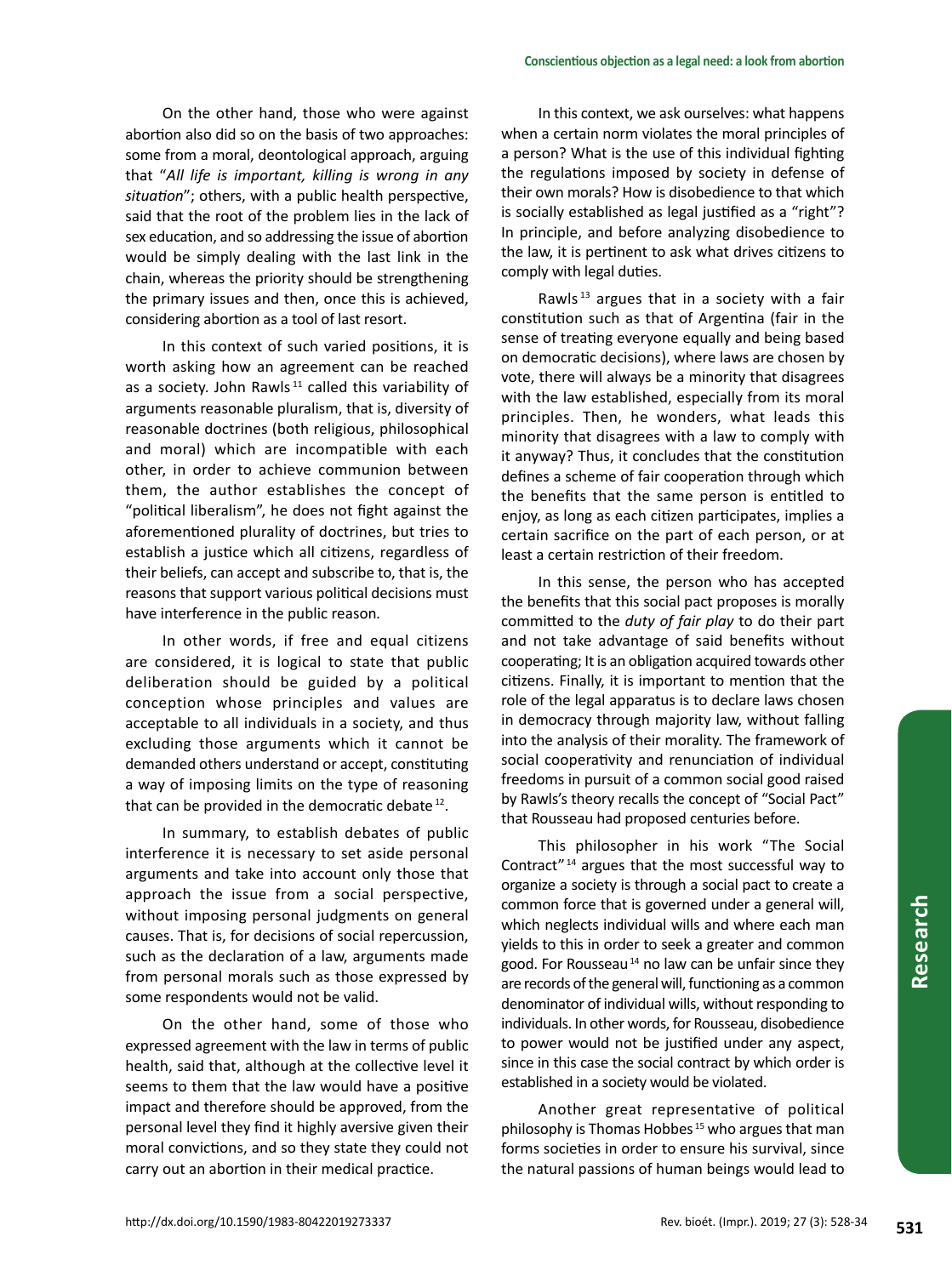a constant state of war; therefore, they choose to restrict their individual freedom by forming states, in order to care for their own conservation and achieve a more harmonious life. But, given that man is selfish by nature and that the state of collaboration and tolerance required to hold agreements is not inherent to the human being, a certain power is required that generates fear in order to keep man's passions under control and guarantee the correct functioning of the State. It is this State or "Leviathan" that watches over our peace and our defense.

Thus, Hobbes defines that by the authority that each particular man confers on the State, it, through the terror it inspires, is capable of shaping everyone's will for peace and mutual assistance.

In summary, all the theories set forth above agree that the best option to achieve a social order is based on the renunciation of individual freedoms in order to form an agreement that guarantees general well-being. However, they differ in the way in which people come to correspond to the law; on the one hand, Rousseau's *social contract* or Rawls's *theory of fair play* appeals to human conscience as an engine to comply with the law; while Hobbes argues that legal obedience is given by the terror generated by the punishment imposed by the State in the event of the disobedience of the established norm.

Now, having analyzed the way in which individuals comply with the law, it is appropriate to return to the original question: How is disobedience to a norm justified when it negatively affects personal morals? Rawls, in a later work, considers *at what point does the duty to comply with laws enacted by a legislative majority cease to be binding*  (...) *in view of the right to defend one's liberties and the duty to oppose injustice?* 16.

In principle, it should be remembered that the objective of conscientious objection as a legal tool is not the obstruction of a norm, but to obtain legitimate respect for one's conscience. The objector agrees that the rule is part of a fair judicial system, but for moral reasons he or she cannot comply with it, justly differentiating conscientious objection from civil disobedience. In this context, the author's main theory is that the respect and tolerance for certain rejections of conscience is due to the fact that they agree reasonably well with one of the principles of justice, namely: *each person is to have an equal right to the most extensive scheme of equal basic liberties compatible with a similar scheme of liberties for others* <sup>16</sup>*.* 

In this sense it is reasonable that no one should see their right to freedom of conscience violated and,

given that conscientious objection should not influence the freedom of others, but only respect their own, it can be said in general that the principle of justice exposed above is more, rather than less safe.

Then, given the great variability of moral positions that coexist in a society, it is reasonable to assume that, under the protection of a fair constitution, laws may be enacted that, under certain circumstances, will be contrary to the moral considerations of some of the citizens. Thus, the legal system must try to resolve these discrepancies, if it wishes to maintain the political-social stability intended. An effective way of achieving this task is through the recognition of the moral character of the citizen, embodied in the right to disobey the law when the consequences of obeying it are more harmful than the first action<sup>17</sup>, without this impeding the right of third parties.

Several authors believe that conscientious objection is a necessary legal tool for any person, whatever their profession or trade, that allows and encourages them to refuse to comply with an order, an imposition or a determination, whatever the origin thereof, that is in contradiction with their convictions and that their conscience tells them not to obey, since it is this (and not the law), which primarily protects the proper and irrevocable dignity of the human being<sup>18</sup>.

However, the basic problem posed by conscientious objection is the difficulty in finding its limits and establishing the circumstances of its fair application, in order to resolve these issues, it is important to understand that there is no right to conscientious objection, but rather the right to freedom of conscience, and the latter is what enables objection as the prerogative of the professional in order to safeguard their moral principles<sup>19</sup>.

 On the other hand, it is a tool for individual use adopted to maintain the moral integrity of those individuals who believe that compliance with the law would go against their deepest moral convictions, and cannot be used as a means of protest against the norm, in order to impose alien ideologies, much less hinder or delay the practice of the procedure or conduct which is being objected to (a situation in which there would be a collision of rights), to avoid such a situation, the professional objector must provide the patient with necessary means so that the practice or procedure requested and protected by law can be fulfilled in a timely manner by another nonobjecting professional 20.

It could be said, then, that conscientious objection should never harm or hinder the rights of patients, thus establishing the limit of its application.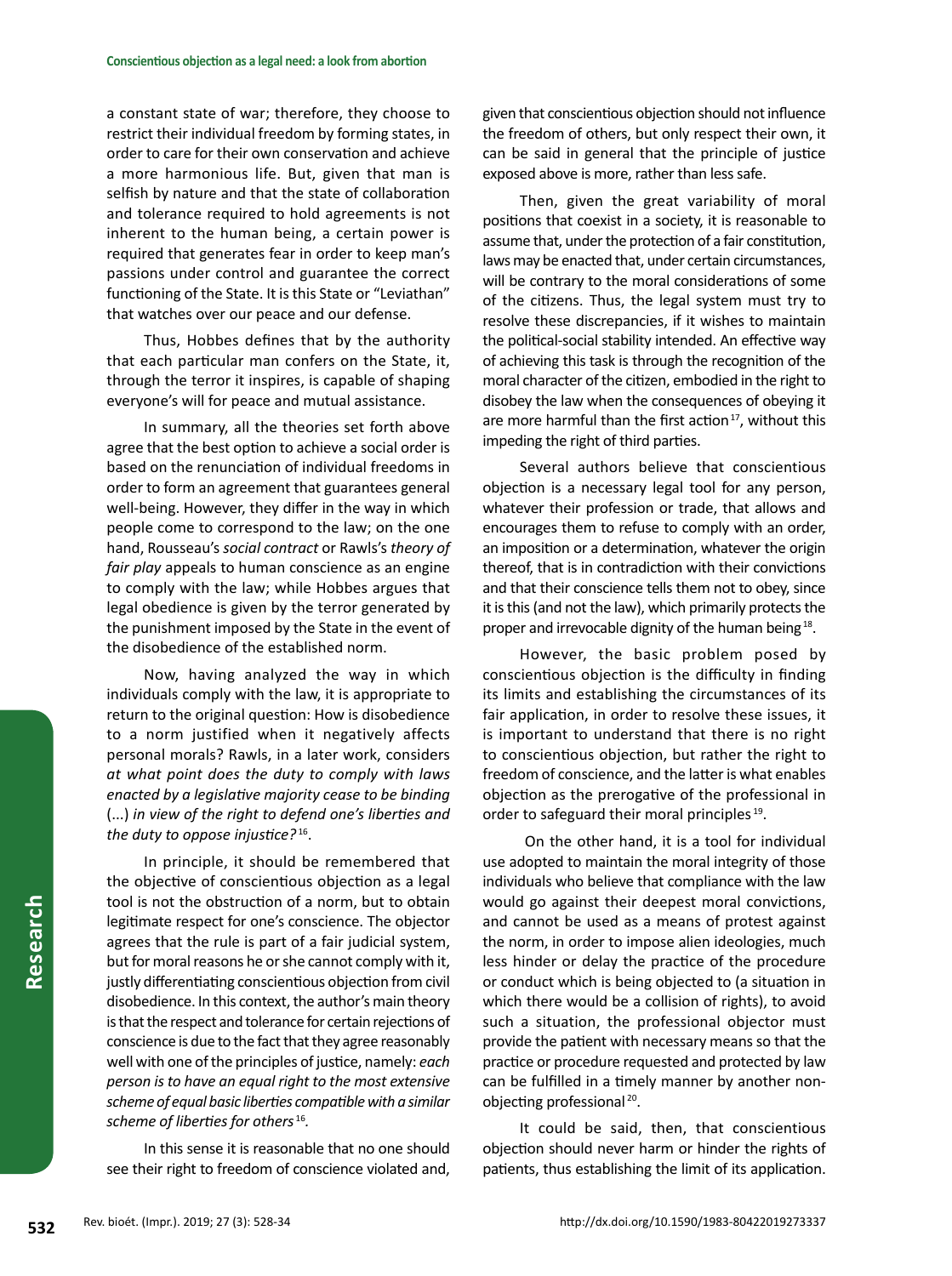Properly used and regulated, conscientious objection is a resource that does not affect the patient, but only protects the doctor, in other words, extends freedoms without restricting rights.

# **Final Considerations**

Within the medical field, the positions against the legalization of abortion are based on a wide variety of moral positions and differing approaches, with a tendency to favor the process as the age of doctors decreases; in these groups, the arguments

## **Referências**

- 1. Argentina. Proyecto 1376-D-2018. Ley de interrupción voluntaria del embarazo [Internet]. Cámara
- de Diputados. Buenos Aires, 2018 [acesso 31 out 2018]. Disponível: https://bit.ly/2N4IpXT 2. Sánchez FF. Aborto no punible: cuestiones filosóficas de un debate que nos trasciende. Inmanencia [Internet]. 2013 [acesso 31 out 2018];3(1):6-9. Disponível: https://bit.ly/2KMZVx3
- 3. Argentina. Ley nº 24.430, de 15 de diciembre de 1994. Constitución de la Nación Argentina [Internet]. Congreso Nacional. Buenos Aires, 3 jan 1995 [aceso 31 out 2018]. art. 14. Disponível: https://bit.ly/2eedveP
- 4. Argentina. Op. cit. 1995. art. 19.
- 5. Fernández Lerena MJ. La objeción de conciencia. Diccionario enciclopédico de la legislación sanitaria [Internet]. 2017 [acesso 31 out 2018]. Disponível: https://bit.ly/2KC4ewk
- 6. Provincia de San Luis. Ley nº I-0650-2008, de 17 de diciembre de 2008. El estado provincial garantiza a todos los habitantes de la Provincia de San Luis el derecho fundamental a no actuar en contra de la propia conciencia personal. Boletín [Internet]. San Luis, nº 13372, 31 dez 2008 [acesso 31 out 2018]. art. 2. Disponível: https://bit.ly/2Z3hlyx
- 7. Santos LGR. La objeción de conciencia: fundamentos y justificación. Bioética [Internet]. 2010 [acesso 31 out 2018];10(3):I-IV. Disponível: https://bit.ly/2KAVPcp
- 8. Heler M. La construcción social de las normas morales. Tópicos [Internet]. 2008 [acesso 31 out 2018];(16). Disponível: https://bit.ly/2OYjWWX
- 9. Argentina. Ley nº 11.179/1984. Código Penal de la Nación Argentina [Internet]. 1984 [acesso 31 out 2018]. art. 86, incisos 1-2. Disponível: https://bit.ly/2gH2pl5
- 10. Argentina. Corte Suprema de Justicia de la Nación. F. A. L. s/ medida autosatisfactiva [Internet]. 13 mar 2012 [acesso 31 out 2018]. Disponível: https://bit.ly/2HbocvU
- 11. Rawls J. Liberalismo político [Internet]. Ciudad del México: Fondo de Cultura Económica; 2014 [acesso 31 out 2018]. Disponível: https://bit.ly/2HkTeTl
- 12. Papayannis DM. La objeción de conciencia en el marco de la razón pública. Revista Jurídica de la Universidad de Palermo [Internet]. 2008 [acesso 31 out 2018];(1):55-82. Disponível: https://bit.ly/2YRi1I7
- 13. Rawls J. Legal obligation and the duty of fair play. In: Freeman S, editor. Collected papers. Cambridge: Harvard University Press; 1964. p. 117-29.
- 14. Rousseau JJ. El contrato social. Buenos Aires: Libertador; 2015.
- 15. Hobbes T. Leviatán. Buenos Aires: Libertador; 2013.
- 16. Rawls J. Teoría de la justicia. 2ª ed. Ciudad del México: Fondo de Cultura Económica; 1995.
- 17. Cotroneo C. ¿Obligación moral de obedecer al derecho? La desobediencia civil en Rawls y su inclusión en el positivismo jurídico incluyente. Derecho Humanidad [Internet]. 2015 [acesso 31 out 2018];(25):63-85. Disponível: https://bit.ly/2YL4Qs6
- 18. Velásquez-Córdoba LF, Córdoba-Palacio R. Objeción de conciencia y la antropología filosófica. Pers Bioét [Internet]. 2010 [acesso 31 out 2018];14(2):167-75. Disponível: https://bit.ly/2N4Xf0x
- 19. Távara Orozco L. Objeción de conciencia. Rev Peru Ginecol Obstet [Internet]. 2017 [acesso 31 out 2018];63(4):581-90. Disponível: https://bit.ly/2P0xux4
- 20. Beca JP, Astete C. Objeción de conciencia en la práctica médica. Rev Med Chile [Internet]. 2015 [acesso 31 out 2018];143(4):493-8. Disponível: https://bit.ly/2WCm4WY

#### **Participation of the authors**

All the authors participated equally in the development, writing, discussion and correction of this manuscript.

María Ayelén Gaitán Zamora

D0000-0002-1104-6261

Miguel Hernán Vicco **D**0000-0002-3455-2351



move away from personal morals and take a social and general approach based on issues of public interference, such as those of Public Health. Faced with such varied positions and the idiosyncrasies that coexist in a society and in particular in the medical field, conscientious objection represents a necessary legal instrument to protect the moral integrity of each person, respecting individual conscience, provided that this does not affect the rights of another person. This seems to be the fairest way to act in ethically dilemmatic situations to avoid violating the autonomy of doctors without neglecting the rights of patients.